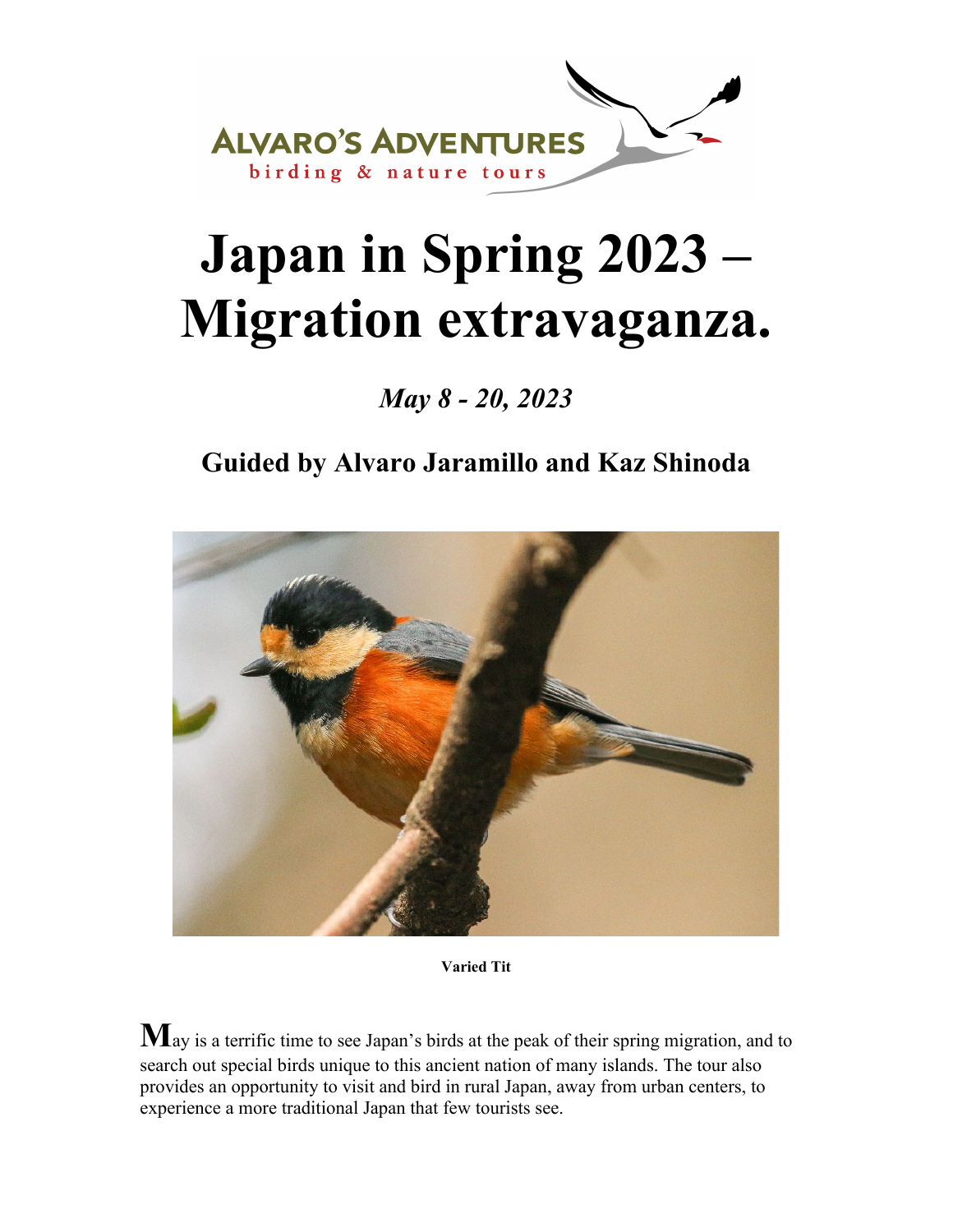

Tokyo is the central hub of the tour, as we travel out to different islands. First, from the coastal city of Sakata on Japan's west coast, a short ferry ride takes us to the nearby island of Tobishima in the Sea of Japan. Seabirds en route may include such regional specialties as Streaked Shearwater, Swinhoe's Storm-Petrel, and Japanese Murrelet. Reaching the picturesque fishing port on Tobishima, we set foot on one of the best spots in the region for seeing birds migrating north along the east rim of Asia, as they stop on this island outpost. Many species pass through here, stopping in woods and gardens, including such songbird beauties as Mugimaki and Blue-and-white flycatchers, Siberian Blue Robin, Japanese Waxwing, and Tristram's Bunting, plus huge Black Woodpigeons and speedy Pacific Swift. With nearly two full days to bird the small island, we are bound to strike birding riches here. Traditional lodging on the island is attractive and comfortable.

Then it's back to Tokyo for two days, birding parks and reedbeds for such specialties as Japanese Green Pheasant, Japanese Wagtail, Japanese Woodpecker, Japanese Reed Bunting, and Marsh Grassbird. Next, we fly south, beyond Japan's main islands, to the archipelago of Nansei Shoto (Ryukyu Islands), the southernmost, subtropical islands of Japan. Here, with ample time devoted to each of the islands of Amami and Okinawa, we will search out their highly sought-after endemic birds. On Amami are the unique cobaltblue and brown Lidth's Jay, as well as Amami Woodcock and Amami Thrush, and a night outing might also turn up Brown Boobook, Ryukyu (or Elegant) Scops-Owl, and the endemic Amami (or Ryukyu) Black Rabbit. Okinawa boasts the lovely endemic and endangered Okinawa (or Pryer's) Woodpecker and Okinawa Rail. Both islands together offer opportunities to enjoy another rich sample of migrating birds and local specialties, from such wonders as the wildly long-tailed Japanese Paradise-Flycatcher to such birds as Cinnamon Bittern, Ruddy Kingfisher, Ryukyu GreenPigeon, Ryukyu Minivet, Ryukyu Robin, and Black-naped Tern.

# **The Birding Sites We Visit**

In order to enjoy a wide variety of species during our spring trip in Japan, we will visit several islands in the country, accessible by ferry or plane depending on the site. We will start in the main island of Honshu, and end in the Ryuku Islands which are nearer to Taiwan than Honshu!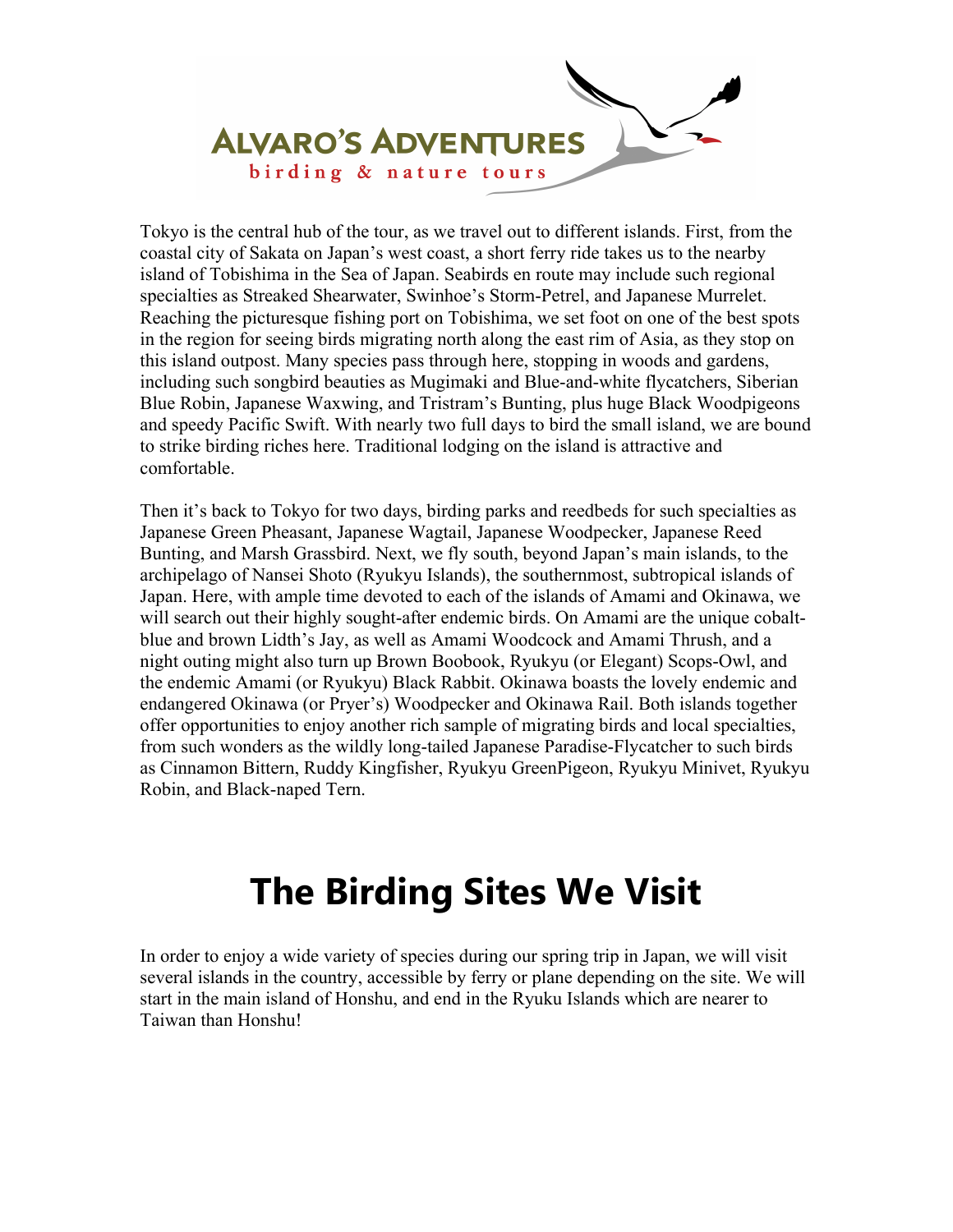

#### **Honshu**

 This is the main, central and largest island in Japan. It is where we will land in Tokyo and begin our tour. We will be visiting areas around Tokyo where mudflats and wetlands are found, as well as the Yokohama are. We will be focusing on shorebirds and forest birds while here, with various buntings, Japanese Green Pheasant and other edge and open country species as well.

#### **Tobishima**

 In the Sea of Japan, and accessible by a good pelagic rich ferry ride, this island is a site known for spring migration. We will be watching for what is passing through, which could include various cuckoos, flycatchers, swifts and so forth. As with any migration site, what we see will depend on weather and luck.

#### **Nansei Shoto (Ryukyu Islands)**

 We will visit two islands in this southern archipelago that essentially connects, or at least forms a corridor between Taiwan and Japan. These are Amami and Okinawa. Both are well known to birders due to endemic birds found only on these islands, we are also here during a time when migratory birds may show up and we will have our eyes and ears open. The Okinawa Rail, a recently discovered species, is perhaps the highlight here and we shall be looking for it at night.



#### **Spectacled Guillemot**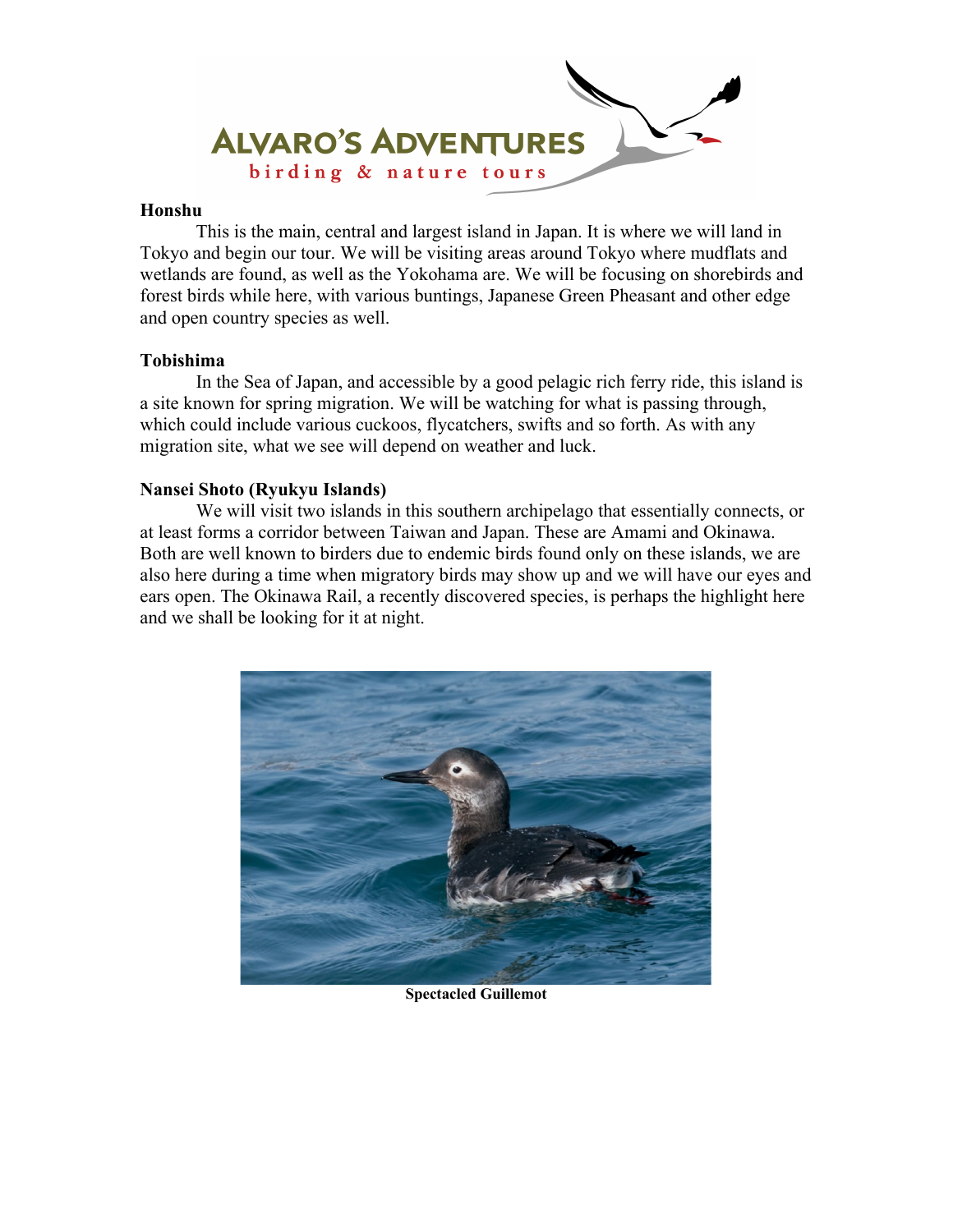

# **About the Physical Requirements & Pace**

This is not a difficult tour; we will be mostly birding on flat ground and the pace will be relaxed. There are no long hikes, although while birding and looking for migrants on Tobishima we will be walking all day, although at a birder's not a hiker's pace. In addition to this, we will be accessing Tobishima on a ferry, a larger boat, but still a boat. If you are especially prone, you may want to have some seasickness medication available.

 Note that our hotels are a mix, some are Western style hotel, and others are Japanese style hotels. Japanese hotels may take some getting used to, on some you will sleep on traditional and very comfortable, Japanese futons. Single rooms may not be available in some hotels. Most Japanese hotels have private bathrooms, but not all, we may have to share bathrooms in at least one hotel. We will be able to sample some wonderful traditional Japanese cuisine as we travel. Some of our dinners are feasts, for the palate as well as for the eyes! Note that in traditional restaurants, you may eat at low Japanese tables, again this takes some getting used to for us westerners. It is traditional to take your shoes off in Japanese style hotels. They have slippers there for guests to use, but you may consider bringing your own.

**About Tobishima:** Tobishima is a very small and traditional place. Many of the island's residents practice traditional ways of life such as fishing and innkeeping. Far removed from the populous mainland cities, Tobishima does not have Western-style hotels and lodges, restaurants, and the types of services overall that are provided on most of our tours. Rather, the inns here are small and cater to the traditional Japanese way of life. This means bunkhouse-style accommodations with shared sleeping facilities and bathrooms. We will sleep on comfortable futons atop woven rugs (tatami) on the floor. Depending on the makeup of the group, several participants may share a single large room. Showers and toilets, which are scrupulously clean, will be in shared facilities in the hallway adjacent to the guest rooms. The cuisine consists almost entirely of fresh seafood for most or all meals prepared in the traditional Japanese methods, both cooked and uncooked (sushi and sashimi). The fishermen and inn proprietors are very proud of their local seafood. This culinary fare is what the island is known for, and there are no alternative meal choices. Not eating the local food not only deprives oneself of needed nutrition but comes with the additional (and very real) risk of offending the fishermen and innkeepers who serve it. Simply put, Tobishima is not a good destination choice for picky eaters or those who require single accommodations. Conversely, those with an interest in Japanese culture and food will enjoy Tobishima to the fullest and will find it one of the most memorable parts of the tour.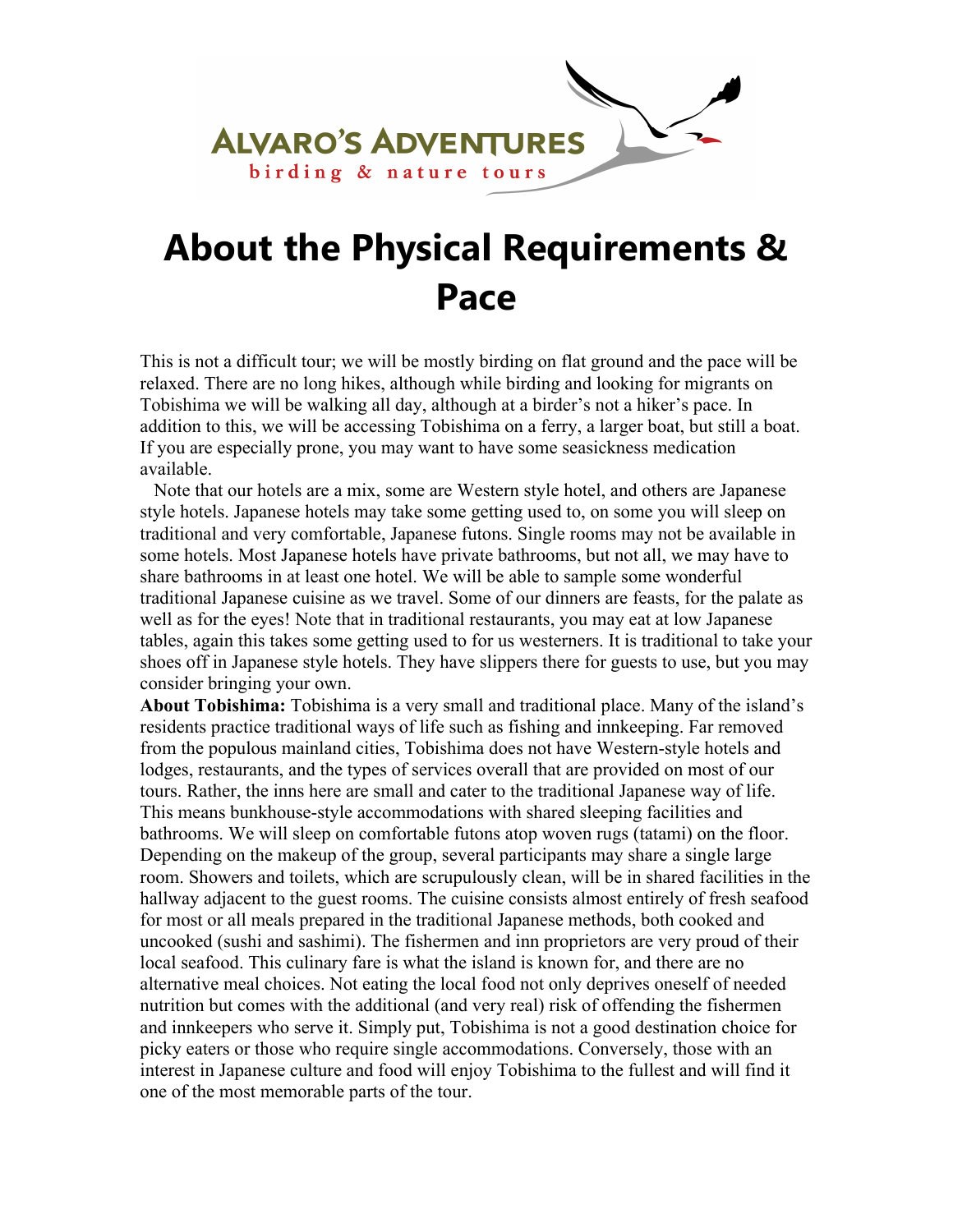

 Furthermore, the entire island, its shoreline, forests, and gardens all provide excellent birding, and our three days there will of necessity be on foot. During the course of a day on Tobishima one can expect to walk from five to eight miles total but punctuated with stops for birding and resting. Walking conditions on Tobishima are mostly easy, with a few moderately strenuous spots on slopes and or steps. Participants on this tour need to be capable of staying afoot all day while on the island, as there is no other way to get around. The reward is that birding here can be fantastic for almost any kind of migrants passing through at the peak of spring migration. You may want to take a portable stool, and walking stick. Given this description of physical requirements for Tobishima, this tour is not appropriate for those who are unable to walk unassisted for lengthy periods over long stretches or who are unable to rise from a futon unassisted. We do not want to mislead you into thinking that the island is especially rugged or that the physical demands of a stay here are especially rigorous, only that you be mobile enough and physically fit enough to handle several long days in the field afoot.

Meals: The food will be excellent during the tour. Some meals will be Japanese delicacies, and others will be western cuisine, but *western food and vegetarian diet are not available at many locations*. We will take out a few lunches from convenience stores, especially for the occasions when cafés are not readily available. Convenience stores in Japan are of a different order than those in the U.S., and don't occupy the same lower status that they do in the States. A wide variety of hot and cold foods and drinks are often available, and they make for convenient and clean restroom stops as well. These stops also allow us to stock-up on snacks and drinks for a day in the field or perhaps for several days on the same island. On Tobishima Island, most or all meals consist of fresh seafood, both cooked and uncooked.

### **Itinerary for Japan in Spring 2023**

**May 8, 23. Day 1 – ARRIVAL IN JAPAN.** Arrival day at **Haneda International Airport**. Recall that you will be crossing the international date line on transit from North America so you will arrive a day later than your departure day! Our hotel is at the airport (terminal 2), and easily accessible using the courtesy shuttle from the international terminal. We will be meeting for a joint dinner and meeting our local guide Kaz during this evening. If you fly in Narita Airport, you will need to take a transfer bus from Narita to Haneda (80 min. cost is approximately \$30). Please allow enough time to shuttle from Narita.

As travel can be stressful, bags can become misplaced, and it is a long trip from North America, some folks may choose to arrive a day early and we can help you arrange that with extra nights at the hotel. Night in Haneda Excel Hotel Tokyu.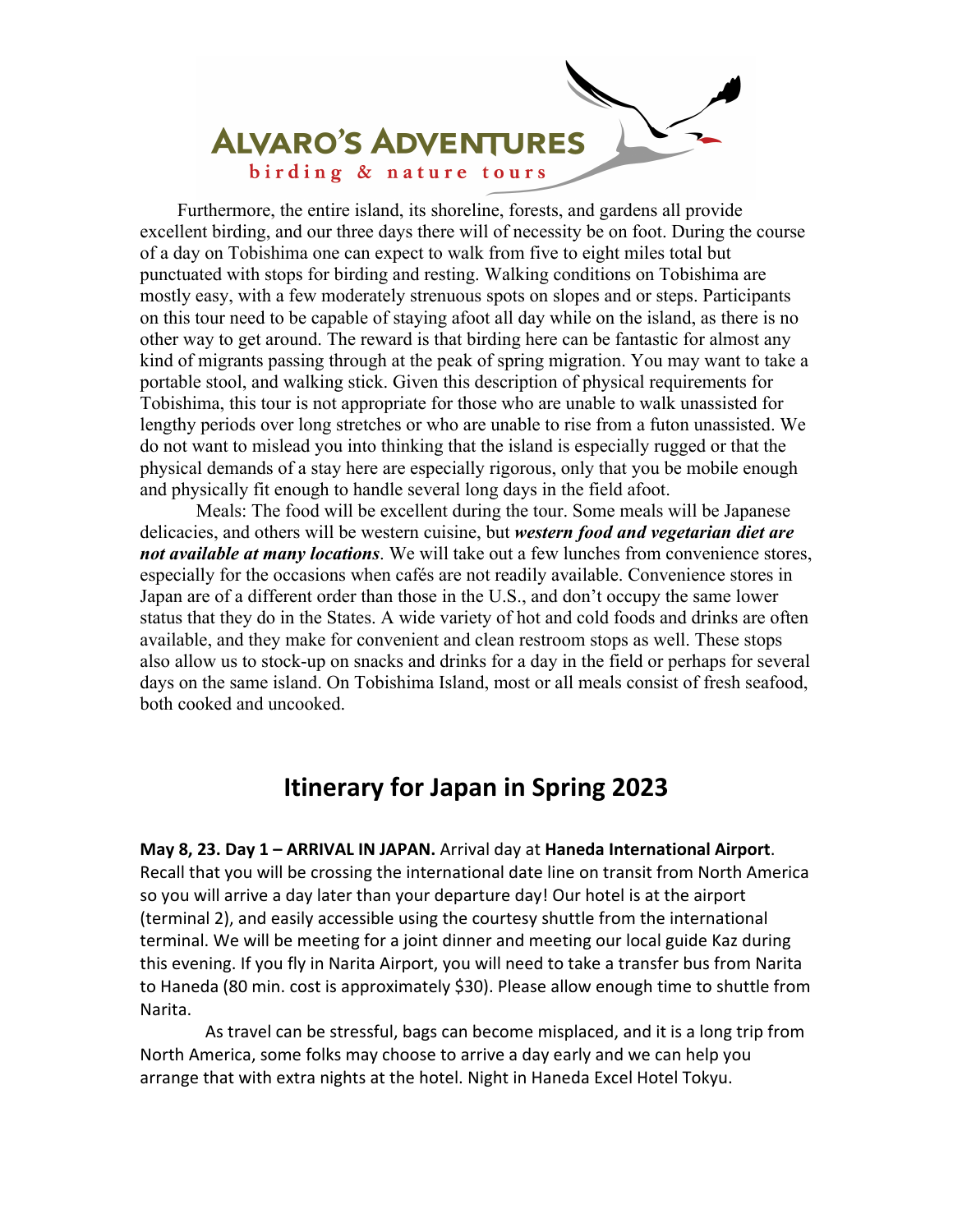

**May 9, 23. Day 2 – TRAVEL TO SAKATA, YAMAGATA PREFECTURE.** This morning we will fly to Shonai Airport in Sakata City, which faces the Sea of Japan. After arrival in the afternoon, we'll bird the Mogami River for such species as Japanese Green Pheasant, Long‐billed Plover, Oriental Reed Warbler, Bull‐headed Shrike, Chestnut‐cheeked Starling, and Chestnut‐eared Bunting. Night Hotel Inn Sakata.

**May 10, 23. Day 3 – SAKATA TO TOBISHIMA.** A short ferry ride takes us to the nearby island of Tobishima in the Sea of Japan. The pelagic birding will provide excellent chances to see Pacific and Red‐throated loons; Streaked, Short‐tailed, Sooty, and Flesh‐ footed shearwaters; and Japanese Cormorant. Reaching the picturesque fishing port on Tobishima, we set foot on one of the best spots in the region for seeing birds migrating north along the east rim of Asia, as they stop over on this island outpost. Many species such as flycatchers, warblers, thrushes, finches, and buntings pass through here, stopping in woods and gardens. Night in Ryokan Obako, Tobishima (Single accommodation will not be available).

**May 11, 23. Day 4 – TOBISHIMA.** During spring migration periods, Tobishima holds out some superb possibilities among Asian specialty birds. We will be on the quest today for such songbird beauties as Siberian Blue and Japanese robins; Narcissus and Blue‐and‐ White flycatchers; Eastern Crowned and Sakhalin Leaf warblers; Siberian, Brown‐ headed, Eye‐browed, and Japanese thrushes; and Meadow, Chestnut‐eared, Rustic, and Japanese Yellow buntings, to mention but a few. Rarities often turn up here as well. With luck, we might encounter such uncommon birds as Black‐naped Oriole; Yellow‐ browed and Dusky warblers; Mugimaki and Taiga flycatchers; Little, Yellow‐browed, Tristram's, Yellow‐breasted, and Chestnut buntings, and so forth. You never know for sure what you might stumble upon on this island, where quite a few vagrants turn up every spring. We will bird on foot around the island all day, but walking will be at a relaxed pace with frequent breaks, including a picnic lunch. Night in Ryokan Obako, Tobishima (Single accommodation will not be available).

**May 12, 23. Day 5 – TOBISHIMA AND RETURN TO TOKYO.** We will be on the lookout for more migrating passerines on Tobishima in the morning. After lunch, we will take a ferry back to Sakata. Seabirds en route might include such regional specialties as Swinhoe's Storm‐Petrel, Spectacled Guillemot, and Japanese Murrelet. Later in the afternoon, we will fly from Shonai in Sakata to Haneda in Tokyo. Night in Haneda Excel Hotel Tokyu.

**May 13, 23. Day 6 –YOKOHAMA AND KAMAKURA.** We will drive to a few parks in Yokohama to look for three species endemic to Japan: Japanese Green Woodpecker, Japanese Wagtail, and Japanese Green Pheasant. Other likely sightings include the lovely Japanese Pygmy Woodpecker and Varied Tit. The elusive Chinese Bamboo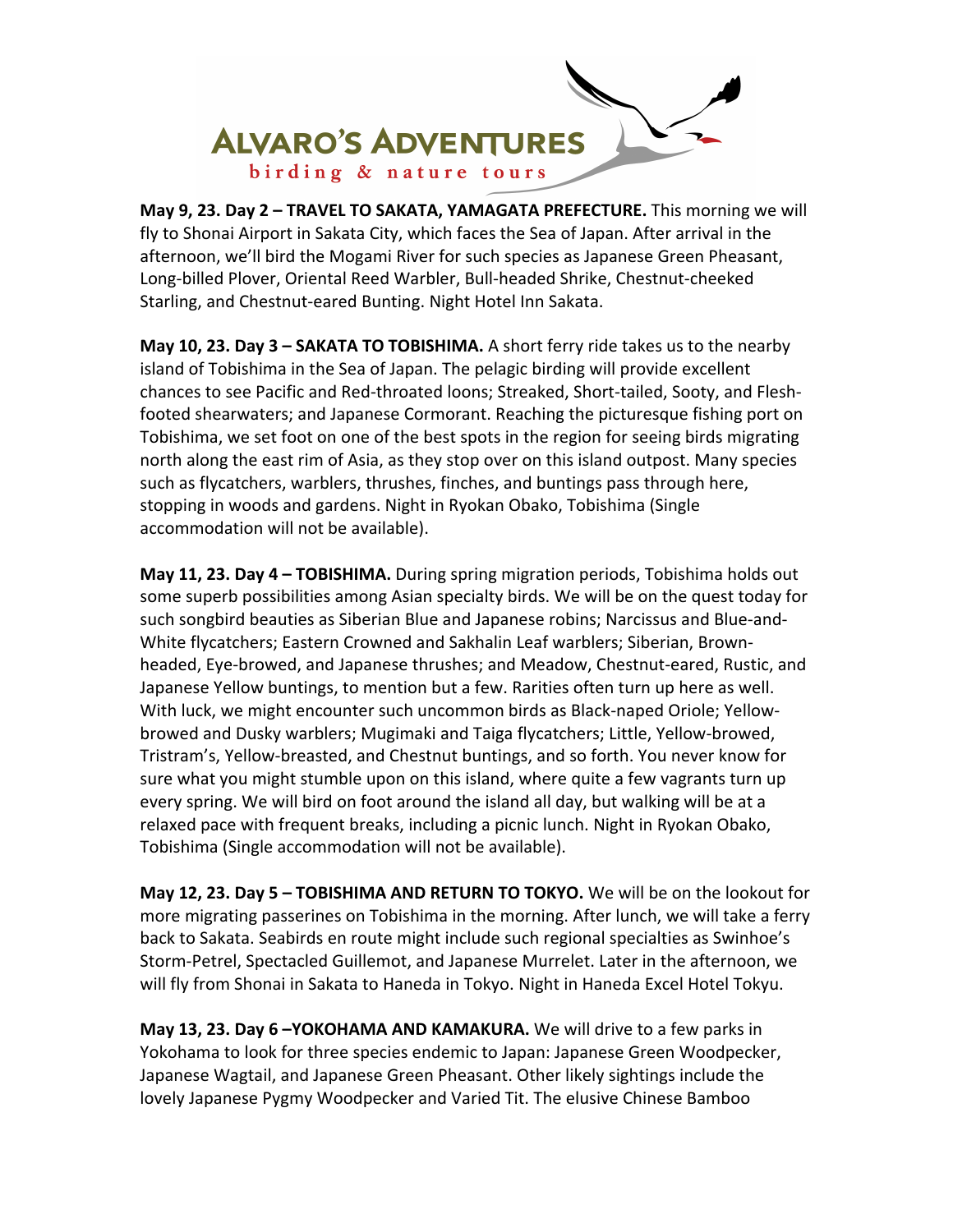

Partridge is far from easy to see, but possible. It is not the best time of year to see these species in the region, but we may find a few of them. After birding, we will travel as far as Kamakura, which was the seat of the samurai government from the end of the 12th Century through the early 14th Century. If we have time, we may visit the Tsurugaoka Hachimangu, one of the most famous shrines in Japan, before we have traditional Japanese cuisine at a restful restaurant in the historic city. Night in Haneda Excel Hotel Tokyu.

**May 14, 23. Day 7 – TOKYO BAY AND THE TONE RIVER.** After a leisurely breakfast, we will drive to a mudflat in Tokyo Bay to watch shorebirds. When tidal conditions are favorable, the mudflat attracts such Asian specialty shorebirds as Great Knot, Gray‐ tailed Tattler, and Far‐eastern Curlew, to mention but a few. Next, we will be on the quest of two global rarities, Marsh Grassbird and Japanese Reed Bunting, in the reed beds along the great Tone River. Oriental and Black‐browed reed‐warblers, Zitting Cisticola, Skylark, and Japanese Green Pheasant also reside in the reed beds. Leaving the Tone River, we will return to Haneda, in preparation for a morning flight to Amami. Night in Haneda Excel Hotel Tokyu.

**May 15, 23. Day 8 – TOKYO TO AMAMI.** A late morning flight takes us to Amami Oshima, which is located between the southernmost main island of Kyushu and the subtropical island of Okinawa. We should be seeing our first birds on Amami in late afternoon. After dinner at our hotel in Naze, we will take a spotlighting tour with a local guide. Our main targets will be the endemic and nocturnal Amami Woodcock, Ryukyu (Elegant) Scops Owl, and Amami Black Rabbit. With a bit of fortune, we might find the critically endangered Amami Thrush roosting in an evergreen. During the quest for such specialty birds, we will likely encounter some indigenous herptiles and mammals as well. Hotel West Court Amami, Naze in Amami

**May 16, 23. Day 9 – AMAMI**. Today we will be on the quest for such Nansei Shoto (the southernmost islands of Japan) specialties as the stunning Lidth's Jay, Ryukyu Robin (Amami race), Ryukyu Minivet, Amami Woodpecker (owstoni race of White‐backed Woodpecker), Ruddy Kingfisher, Ryukyu Green‐Pigeon, Black Wood‐Pigeon, Ryukyu Flycatcher, and the gorgeous Japanese Paradise‐Flycatcher. The rare and endemic Amami Thrush is also a much hoped‐for possibility. When we are lucky enough to have seen most of these woodland birds, we will poke around in farmlands for such elusive birds as Cinnamon Bittern, White‐breasted Waterhen, and Ruddy‐breasted Crake. Night at Hotel West Court Amami, Naze in Amami.

**May 17, 23. Day 10 – AMAMI AND TRAVEL TO OKINAWA.** On our way to the Amami Airport, we will drop in at some paddies and beaches, where we will see some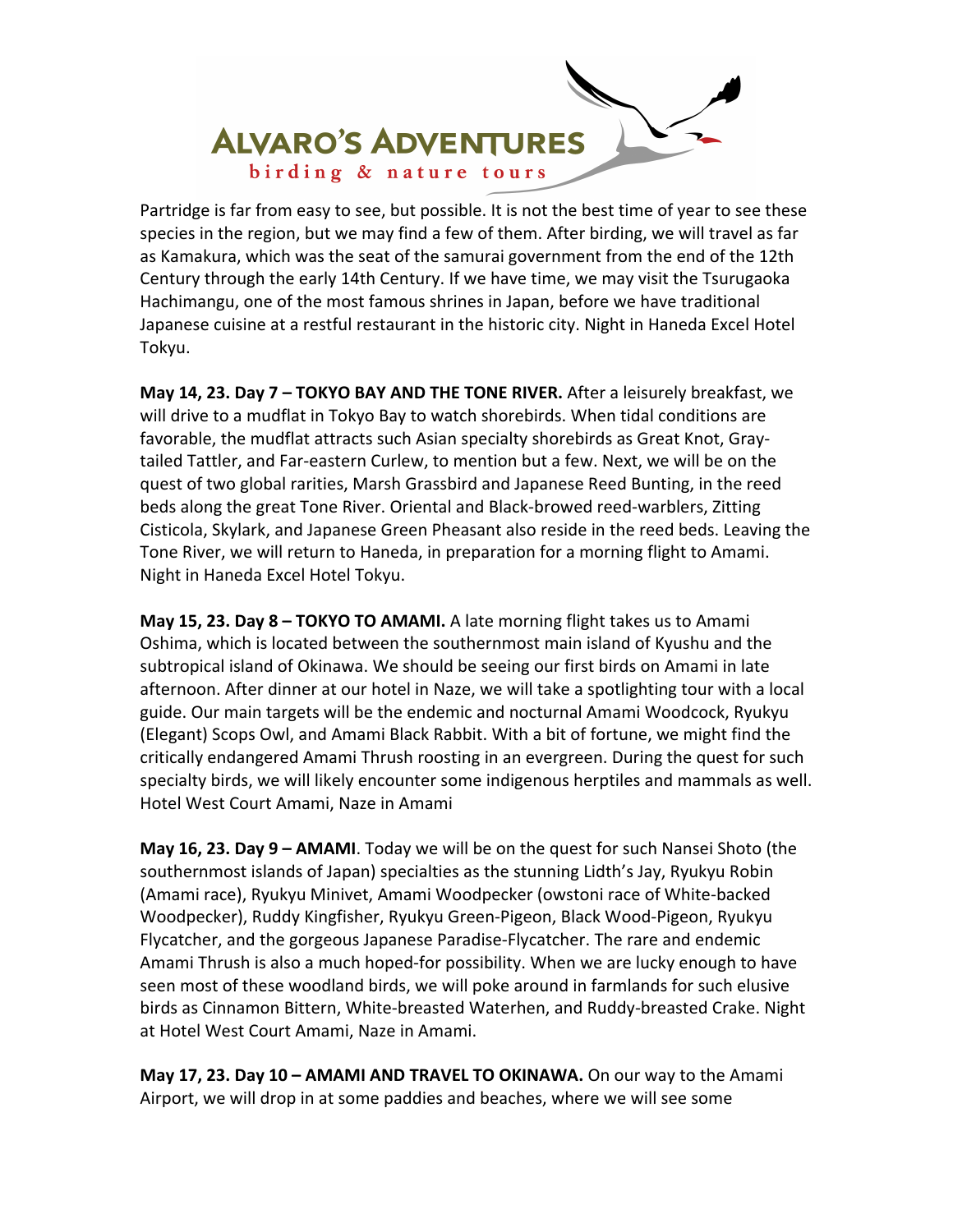

shorebirds as well as herons and egrets. At this time of year, it is possible for us to run into some rarities in addition to the more common waders. After lunch at a nice resort restaurant, we will fly to Okinawa. Upon arriving in Naha Airport in southern Okinawa, we will head northwards to Yanbaru, the northernmost forest on the island. After a few hours of driving with beautiful views, we will arrive at our restful hotel nestled in the forest. After dinner, we may have another chance of a night-time sighting of Ryukyu Scops‐Owl as well as Brown Boobook in the hotel yard. Night at Ada Garden Hotel, Yanbaru in Okinawa.

**May 18, 23. Day 11 – OKINAWA**. We will meet up by dawn to check near our hotel for the endemic Okinawa Rail. It is a flightless rail, which was first found only in 1981, and sadly is now endangered. Our other target bird will be Okinawa (or Pryer's) Woodpecker, which is critically endangered, with a total population said to be between just 200 and 600. These two Okinawa endangered endemics may rank among the top highlights of the tour, and right from the same area of forest. While we are on the quest of the rail and woodpecker, we may see other Nansei Shoto specialties such as Ryukyu Robin (Okinawa race), Ryukyu Minivet, Ruddy Kingfisher, Japanese Paradise Flycatcher, Ryukyu Green‐Pigeon, Black Woodpigeon, and the uncommon Ryukyu Flycatcher. Night at Ada Garden Hotel, Yanbaru in Okinawa.

**May 19, 23. Day 12 – OKINAWA AND RETURN TO TOKYO.** We leave Yanbaru Forest in the morning, heading south for Naha Airport. On our way, we may drop in at one or two farmlands and mudflats to see some terns, shorebirds, and waders. There is a slim possibility of such rarities as the endangered Black‐faced Spoonbill near the airport (there are only about 3,500 that remain worldwide.) Though uncommon in mid‐May, there may be a few lingering individuals in the vicinity. We'll return to Naha Airport for a late afternoon flight to Tokyo's Haneda Airport, arriving in time for our farewell group dinner. Night in Haneda Excel Hotel Tokyu.

**May 20, 23. Day 13 – DEPARTURE DAY** Departure for Home. Although both Haneda and Narita are international airports, there are more international flights out of Narita, so you might want to fly out of Narita rather than Haneda. If you fly out of Narita, please schedule international flight departures no earlier than 12:00 p.m., to allow time to shuttle from Haneda Airport (90 minutes) and arrive with plenty of time (two‐and‐a‐half to three hours) before your departure. The shuttle bus fare is JPY 3,100 a person (approx. \$29).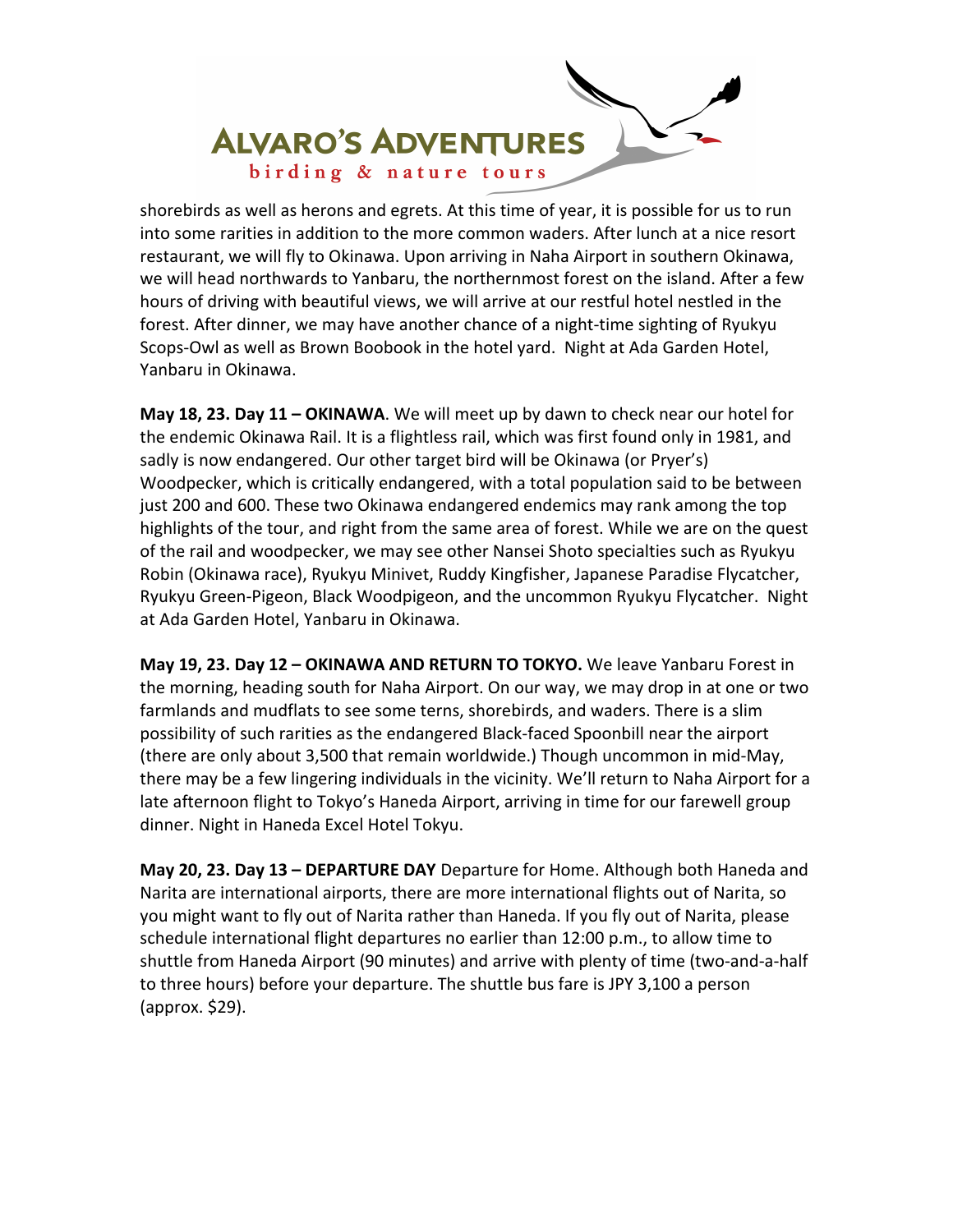

# **Your Guides**

**Alvaro Jaramillo** was born in Chile but began birding in Toronto, where he lived as a youth. He was trained in ecology and evolution with a particular interest in bird behavior. Research forays and backpacking trips introduced Alvaro to the riches of the Neotropics, where he has traveled extensively. He is the author of the Birds of Chile, an authoritative yet portable field guide to Chile's birds. Alvaro writes the Identify Yourself column in Bird Watcher's Digest. Among various projects he recently authored the ABA Field Guide to Birds of California, and the sparrow chapter for the Handbook of Birds of the World, he is also writing a photo guide to the birds and wildlife of Patagonia. Alvaro was granted the Eisenmann Medal by the Linnaean Society of New York, it is awarded occasionally for excellence in ornithology and encouragement of the amateur. Alvaro lives with his family in Half Moon Bay, California.

**Kaz Shinoda** has been integrally involved in the logistics and planning of Alvaro's Japan tours. He was born in Yokohama, Japan, in 1957. From age 11 to 14 he lived in South Africa with his family and often went on safari where he learned about the fascinating world of wildlife. He later became a birdwatcher and has now been a keen birder for more than 20 years. Kaz graduated from Waseda University in Tokyo, and then taught English to high school students for more than two decades before dedicating himself to guiding visiting birders in the Tokyo area and around Japan. As a birding guide with more than a decade of experience, he has led birders throughout the Japanese Archipelago. As a nationally licensed English-speaking Tour Guide, Kaz is knowledgeable not only about birding in Japan, but also about Japanese geography, history, and especially culture, important subjects that help enhance a birding trip to this culturally unique country. His guiding experience has taken him throughout the country from Hokkaido to Okinawa and many places in between including Tobishima, Karuizawa, the Izu Islands, Mount Fuji, Kyushu, and Amami. Kaz's considerable organizational and logistical skills are key to the success of Alvaro's Japan tours, while his philosophy of giving clients an enjoyable and rewarding birding experience makes him an extremely popular guide.

# **Financial Information**

**FEE:** \$6900 from Tokyo. This does not include "Visit Japan" domestic airfare tickets. These needs to be bought outside of Japan, by non-Japanese residents, and we will give guidance on their purchase. In 2019, internal flights cost \$390.

**DEPOSIT:** \$500 per person.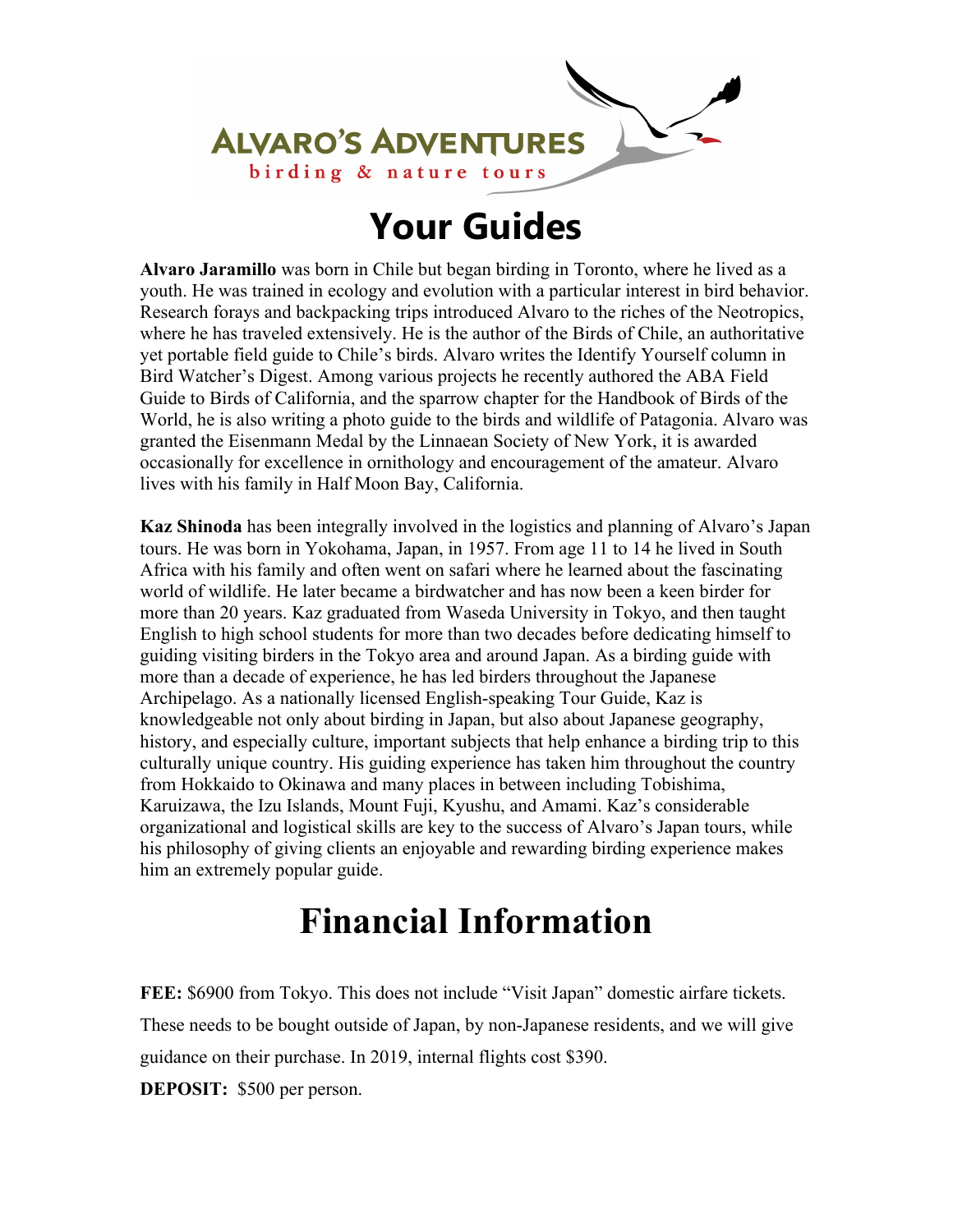

**FINAL PAYMENT DUE:** January 8, 2023

**SINGLE SUPPLEMENT (Optional):** \$650. Singles may not be available at traditional Japanese style hotels.

**LIMIT: 9.** 

# **Additional Information**

**DOCUMENTS:** A current passport valid for the dates of your stay is necessary for US citizens to enter Japan. Your passport must have at least one blank page for the stamp. No visa is necessary if you are staying less than 90 days. If you are not a US citizen, please check with the Japanese consulate nearest you for entry requirements. Information about consulates and entry requirements is generally available online or phone or e-mail Alvaro's Adventures and we can look this up.

**AIR ARRANGEMENTS (BAGGAGE)**: Please plan to arrive in Tokyo by May 8, 2023. Arriving a day early to rest up and avoid the stress of missed connections is always recommended and we can arrange extra nights at the hotel for you. Please schedule to leave Japan on May 20, or later if you want more time to see Tokyo on your own. Be sure to check with Alvaro's Adventures to confirm that the flights you have chosen will work with our itinerary and to confirm that the tour is sufficiently subscribed to operate. Once purchased, most airline tickets are non-refundable and carry a penalty to change. We are not responsible for these fees.

**BAGGAGE**: When traveling within Japan, officially, one piece of checked luggage weighing no more than 44 lbs. (20 kg) is allowed free of charge. In addition, you are allowed one piece of carry-on luggage and whatever you carry over your arm or in your hands (i.e. coat, book, purse, umbrella etc.). We recommend applying these guidelines to your international flights as well, as this will allow you to plan for all circumstances. We request that your luggage be limited to one medium-sized soft-side roller bag or duffel bag. Please note for our flight from Amami to Naha, the total outside dimensions of your carry-on luggage will have to be within 100cm since it is a smallish aircraft with less than 100 seats: https://www.jal.co.jp/en/dom/baggage/inflight/

**TOUR INCLUSIONS/EXCLUSIONS:** The tour fee is \$6900 for one person in double occupancy from Tokyo, Japan. It includes all lodging from Day 1 through Day 12, all meals from dinner on Day 1 through breakfast on Day 13, all ground transportation, entrance fees, tips for baggage handling, drivers and meal service, and the guide services of the tour leaders. Alcoholic beverages and items of a personal nature are not included. The above fees do not include your airfare to and from Japan, internal airfare, airport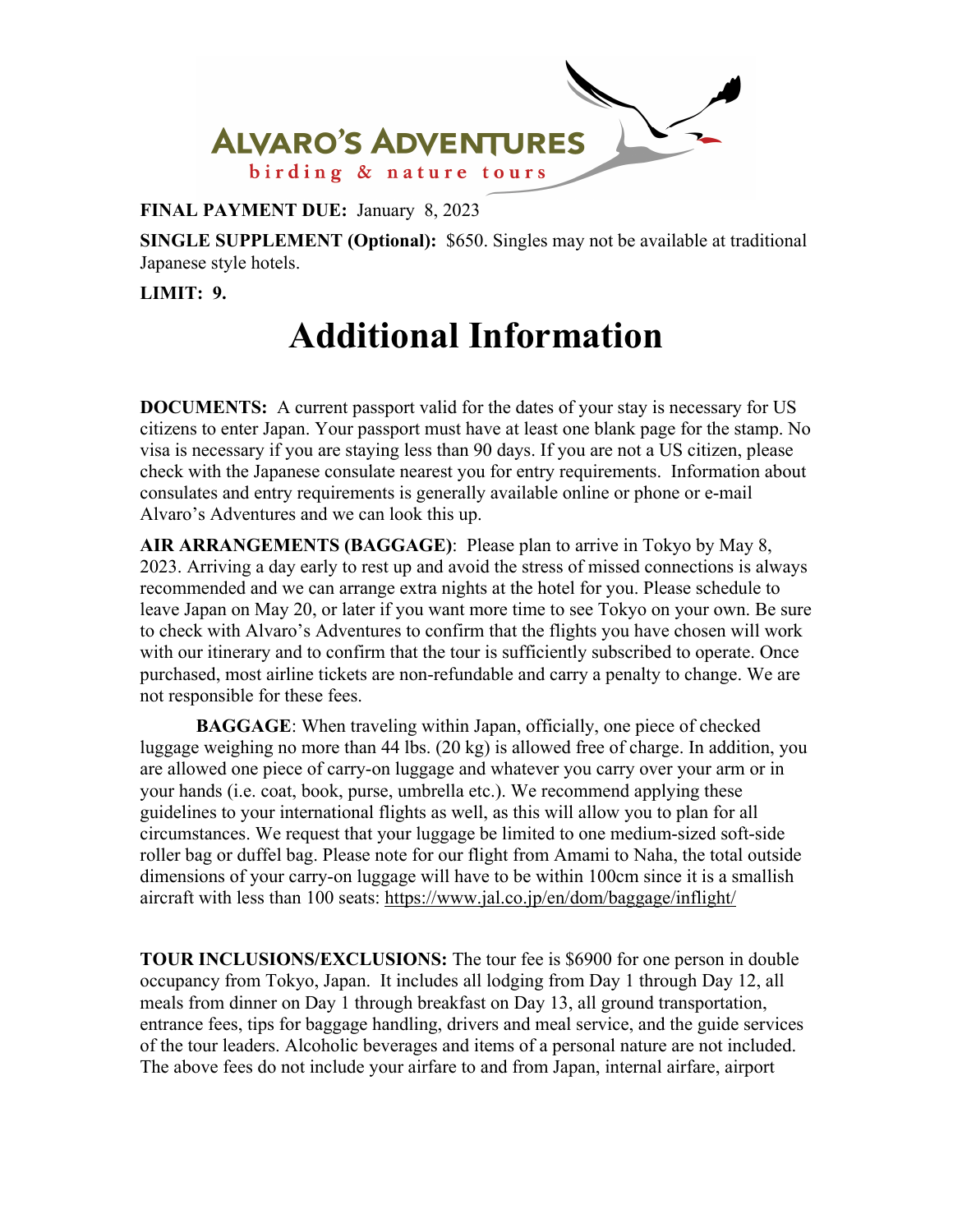

taxes, visa fees, optional extra tips to local drivers or guides, phone calls, laundry, or other items of a personal nature.

The single supplement for the tour is \$650 but note it may not be possible to have a single room at traditional Japanese hotels (at least two on our itinerary). If you do not have a roommate but wish to share, we will try to pair you with a roommate from the tour; but if none is available, you will be billed for the single supplement. Our tour fees are based on double occupancy; one-half the cost of a double room is priced into the tour fee.

**TOUR REGISTRATION:** To register for this tour, complete the Registration/Release and Indemnity form and return it with a **deposit of \$500** per person. If registering by phone, a deposit and the Release and Indemnity form must be received within fourteen days, or the space will be released. **Full payment** of the tour fee is due 120 days prior to departure, or **by January 8, 2023 (we may delay if Japan is not open to tourism at this time). We will bill you for the final payment at either 120 days or when the tour has reached sufficient subscription to operate, whichever date comes later.** Since the cost of your trip insurance and airline tickets is generally non-refundable, please do not finalize these purchases until you have received final billing for the tour or have been advised that the tour is sufficiently subscribed to operate by your tour manager.

**SMOKING:** This is a non-smoking tour.

**CANCELLATION POLICY**: Refund of deposit and payment, less \$100 handling fee, will be made if cancellation is received up to 120 days before departure. If cancellation occurs between 119 and 70 days before the departure date, 50% of the tour fee is refundable. Thereafter, all deposits and payments are not refundable.

 This policy only applies to payments made to Alvaro's Adventures for tour (and any services included in those fees). Airline tickets not included in the tour fee and purchased separately often carry penalties for cancellation or change or are sometimes totally non-refundable. Additionally, if you take out trip insurance the cost of the insurance is not refundable so it is best to purchase the policy just prior to making full payment for the tour or at the time you purchase airline tickets, depending upon the airlines restrictions.

 The right is reserved to cancel any tour prior to departure, in which case full refund will constitute full settlement to the passenger. The right is reserved to substitute another guide for the original one. Where this is necessary, notification will be given to tour members, and they will have the right to cancel their participation and receive a full refund.

Alvaro's Adventures is a Registered Seller of Travel in the State of California (CST # 2105497). Registration as a seller of travel does not constitute approval by the State of California. This ensures your right to a prompt refund: Upon cancellation of the transportation or travel services, where the passenger is not at fault and has not canceled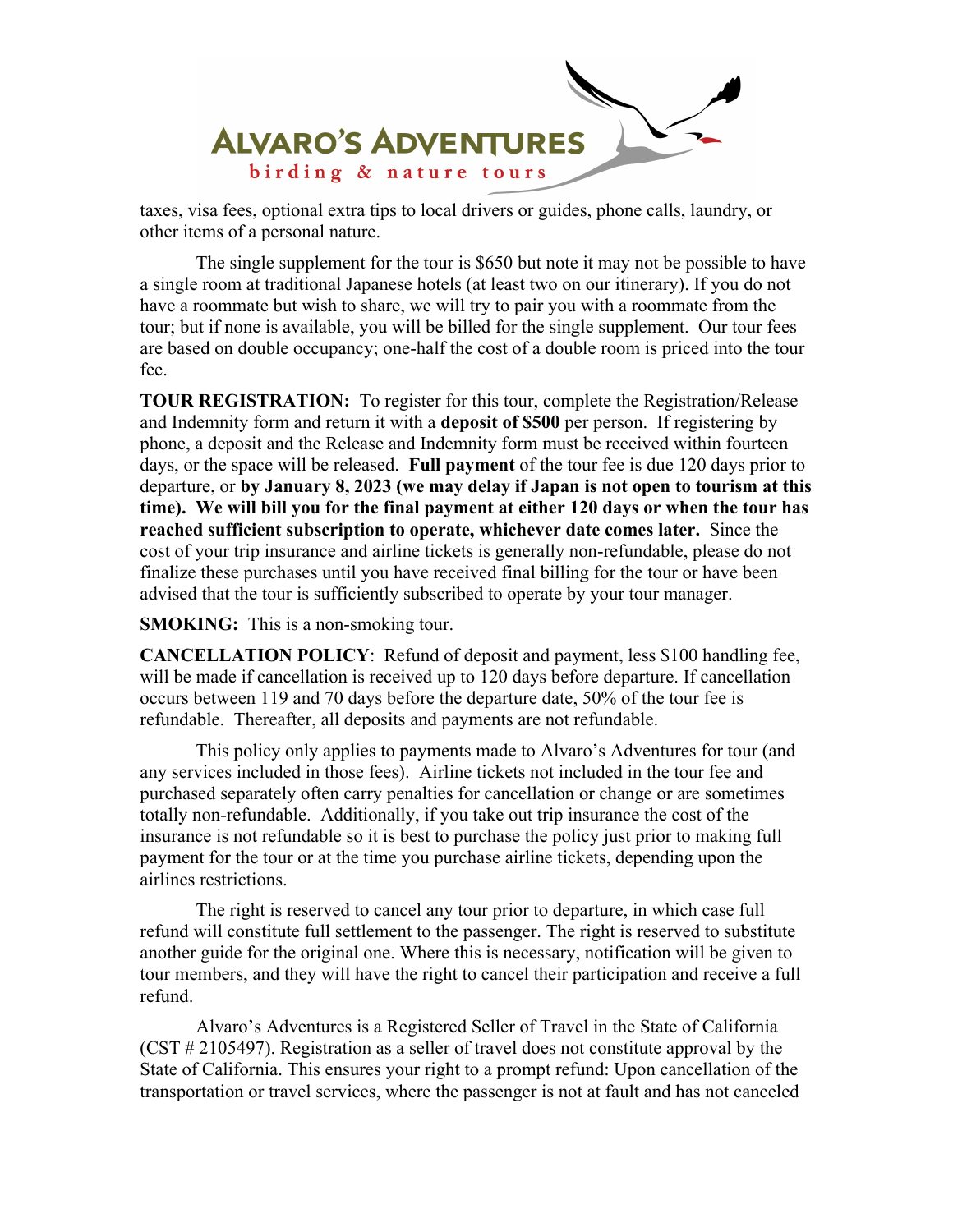

in violation of any terms and conditions previously clearly and conspicuously disclosed and agreed to by the passenger, all sums paid to the seller of travel for services not provided will be promptly paid to the passenger, unless the passenger advises the seller of travel in writing, after cancellation. This provision does not apply where the seller of travel has remitted the payment to another registered wholesale seller of travel or a carrier, without obtaining a refund, and where the wholesaler or provider defaults in providing the agreed-upon transportation or service. In this situation, the seller of travel must provide the passenger with a written statement accompanied by bank records establishing the disbursement of the payment, and if disbursed to a wholesale seller of travel, proof of current registration of that wholesaler.

**TRIP CANCELLATION & MEDICAL EMERGENCY INSURANCE:** We strongly recommend you consider purchasing trip cancellation (including medical emergency) insurance to cover your investment in case of injury or illness to you or your family prior to or during a trip. Because we must remit early (and substantial) tour deposits to our suppliers, we cannot offer any refund when cancellation occurs within 70 days of departure, and only a partial refund from 70 to 89 days prior to departure (see CANCELLATION POLICY). In addition, the Department of State strongly urges Americans to consult with their medical insurance company prior to traveling abroad to confirm whether their policy applies overseas and if it will cover emergency expenses such as a medical evacuation. US medical insurance plans seldom cover health costs incurred outside the United States unless supplemental coverage is purchased. Furthermore, US Medicare and Medicaid programs do not provide payment for medical services outside the United States.

 When making a decision regarding health insurance, Americans should consider that many foreign doctors and hospitals require payment in cash prior to providing service and that a medical evacuation to the United States may cost well in excess of \$50,000. Uninsured travelers who require medical care overseas often face extreme difficulties. When consulting with your insurer prior to your trip, please ascertain whether payment will be made to the overseas healthcare provider or whether you will be reimbursed later for expenses that you incur.

**RESPONSIBILITY:** For and in consideration of the opportunity to participate in the tour, each tour participant and each parent or legal guardian of a tour participant who is under 18 agrees to release, indemnify, and hold harmless Alvaro's Adventures, its agents, servants, employees, shareholders, officers, directors, attorneys, and contractors as more fully set forth in the Release and Indemnity Agreement on the reverse side of the registration form. Alvaro's Adventures acts only as an agent for the passenger in regard to travel, whether by railroad, motorcar, motorcoach, boat, airplane, or other means, and assumes no liability for injury, damage, loss, accident, delay, or irregularity caused by defect in such vehicles or for any reason whatsoever, including the acts, defaults, or bankruptcies of any company or person engaged in conveying the passenger or in carrying out the arrangements of the tour. Alvaro's Adventures accepts no responsibility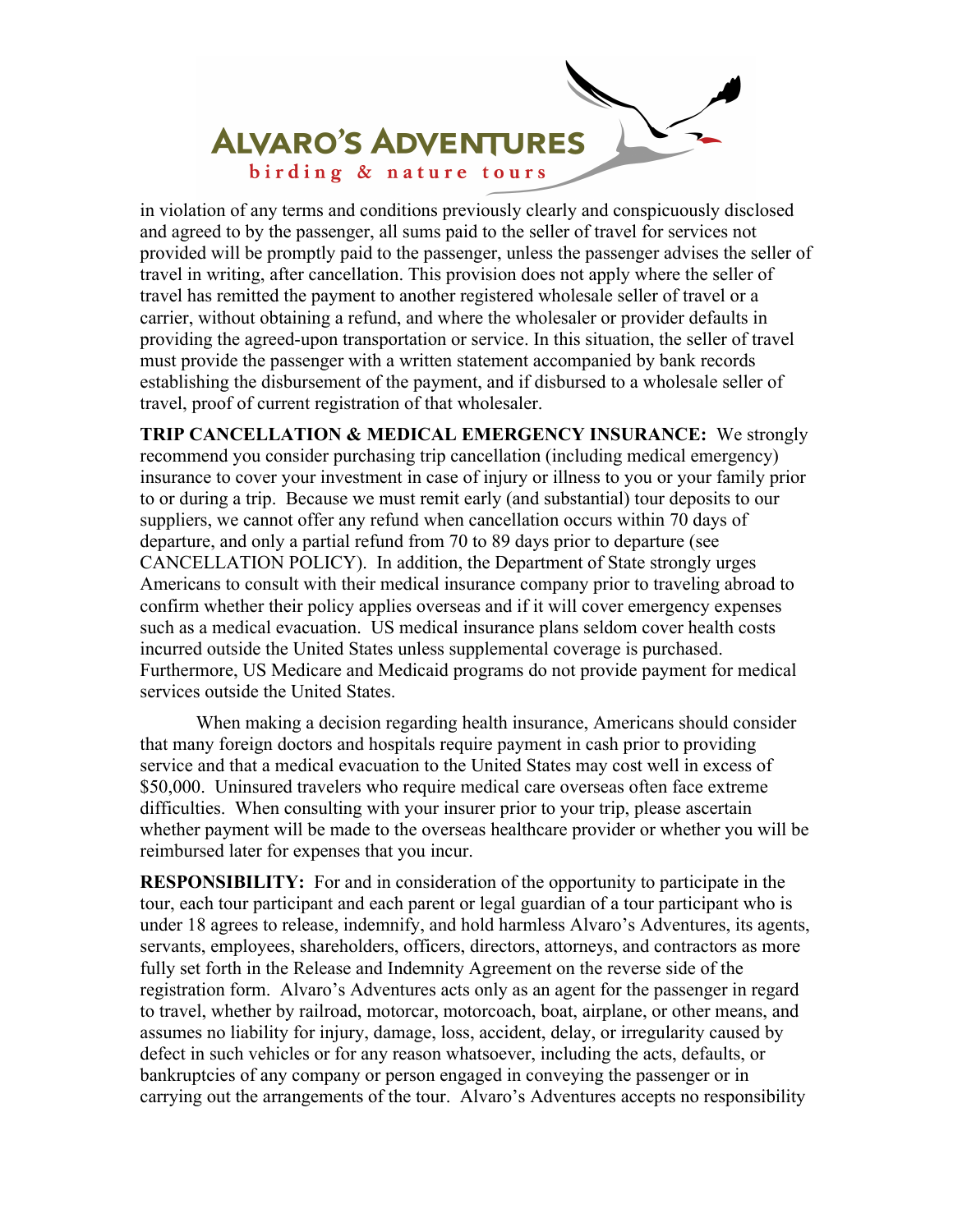

for losses or additional expenses due to delay or changes in air or other services, sickness, weather, strike, war, quarantine, or other causes. The tour participant shall bear all such losses and expenses. Alvaro's Adventures reserves the right to substitute hotels of similar category for those indicated and to make any changes in the itinerary where deemed necessary or caused by changes in air schedules. Alvaro's Adventures reserves the right to decline to accept or to retain any person as a member of any tour. Baggage is at owner's risk entirely.

 Participants should be in good health and should consult a physician before undertaking a tour. If you have questions about the physical requirements of a tour, please contact our office for further information. Participants should prepare for the tour by reading the detailed itinerary, and other pertinent matter provided by Alvaro's Adventures. Each participant is responsible for bringing appropriate clothing and equipment as recommended in our bulletins.



**Asian Spot-billed Duck**